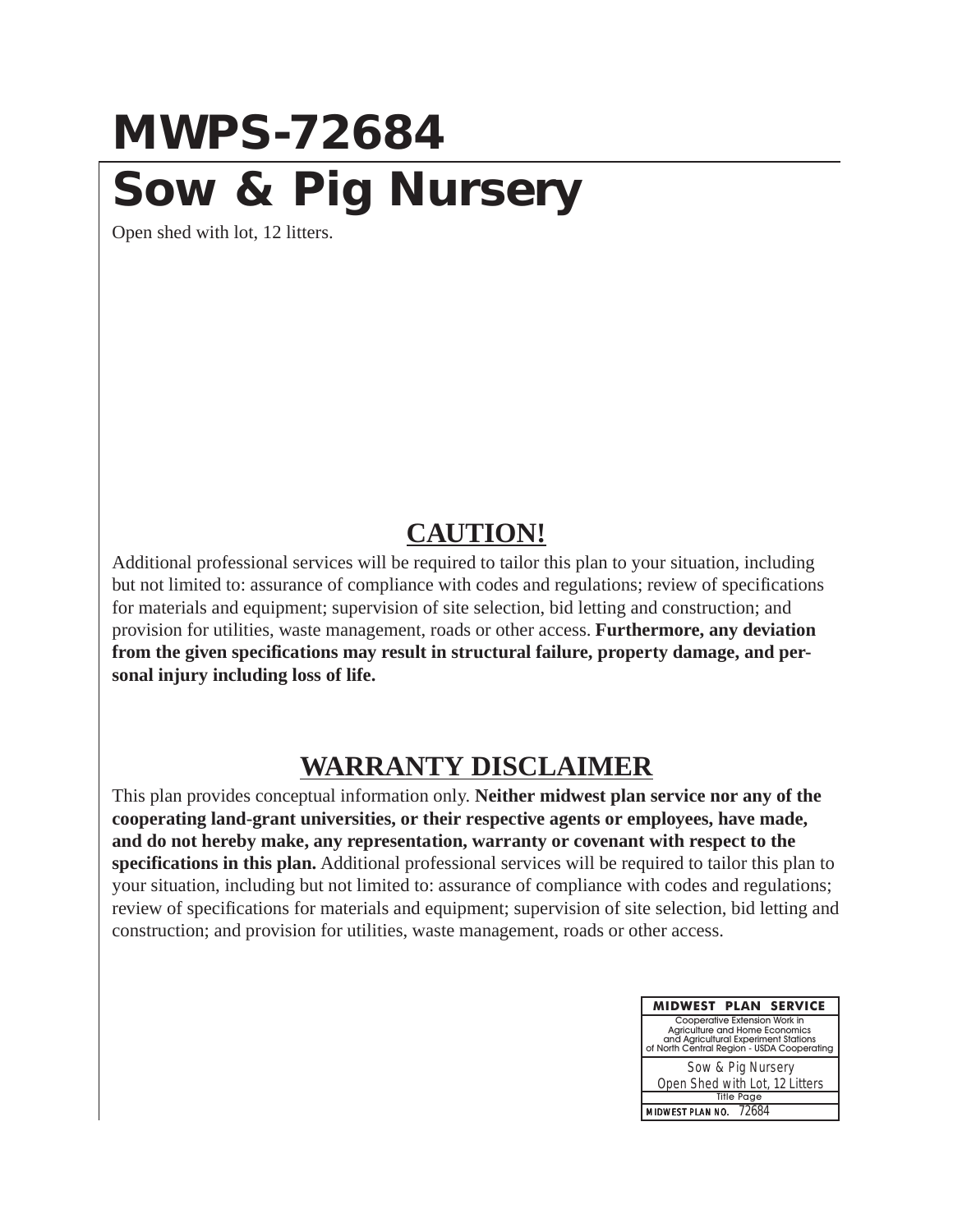following are typical meat hog production systems. Following are typical meat hog production systems, on the for large litter size or slow growth rate and solution for Extreme during 3 weeks. Some stalls can be used **DWIGE** stor<br>gasetially if more than the length of building shown is built. the manure alley gets too deep and the<br>sight from the feed floor and the manure alley gets too Building space and production cycles. corner of the Plan Note on page four that the outdoor lot tilts to the right so that all drainage is toward the lower right or concrete out to the gutter to reduce data on young on concrete out to the gutter to reduce data on young curse (2x12 forms) under each each case 11  $W$  high curse (2x12 forms) under each each case of a simple concrete system Slope floors down to the manure alley to remove<br>rainwater and melting snow from the feed floor. Side<br>slope the manure alley to drain toward the manure A 4' swing gate separates each creep area from the alloy  $\mathcal{A}$  4' swing gate separates the creep from  $\mathcal{A}$ . Its out vertically separates the creep from  $\mathcal{A}$  is the creep from  $\mathcal{A}$ . The controlling doors or PTs plan is intereded for the producer who wants to This plan is intereded for the producer who wants to get the order of the producer of the main detection of passing and on order the main detection of the same that the Floor Slopes and Building Construction The creep areas are next to the alley for easy access and the control of the control of the control of the state of the control of the control of the control of the control of the control of the control of the control of channeled away. Runoff from a lot must not politie a waterway—instail an approved disposal system, such as a settling basin or a serpentine infiltration chanlaw<sub>1</sub> R Plan MWPS-72644<br>SOW AND PIG NURSERY<br>Open Shed with Lot, 12 Bluers skipped in colder climates. This plan is for a 16'  $x$  48' pole frame-open shed with an outdoor lot. The unit bouses 12 litters in 6 Although many variations  $\overline{a}$  $\alpha$  $\phi$ F ţ. Therefore, this plan recommends a double-slope  $\pmb{\Lambda}$  Adjust Irianing below the rear ventilation and the two notables repeat thems as the roof and the two notables are lead in inform height. That<br>is shown as a set of the second ones are lead in the function was the  $4\frac{7}{4}$  As ioward the low end from left to right  $6\frac{1}{4}$  or right  $6\frac{1}{4}$  and the front sections as labeled  $v^n$  fit incomes  $v^n$  it fecting area.  $v^n$  it manne alley toward the step between the feeding area and Fartitions between the pens are shown solid plank Locate the unit where surface drainage can be tions slape to one end.<br>Slope the entire floor about  $\mathbb{N}_0$ , per foot posal. The building is level, or horizontal, but the are successful, the



 $\hat{p}$ 

 $\mathbf{I}% _{0}\left( \mathbf{I}_{0}\right)$ 

 $1014$ Page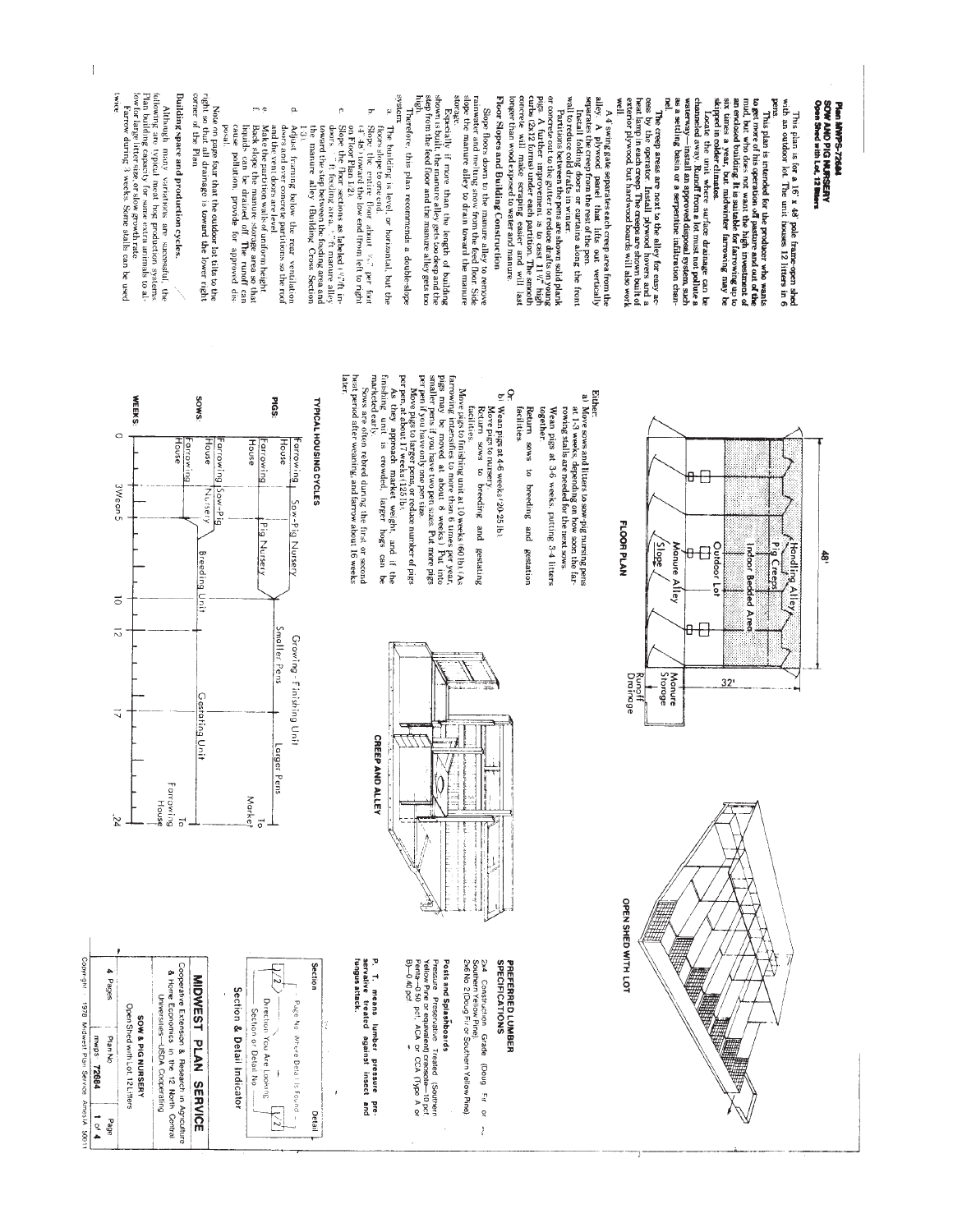

 $\ddot{\phantom{0}}$ 

**4 Pages** Plan Hotel<br>Copyright in 1985, experiment and the copyright in 1997<br>Copyright is 1997 Michael Plan Secret American SQ011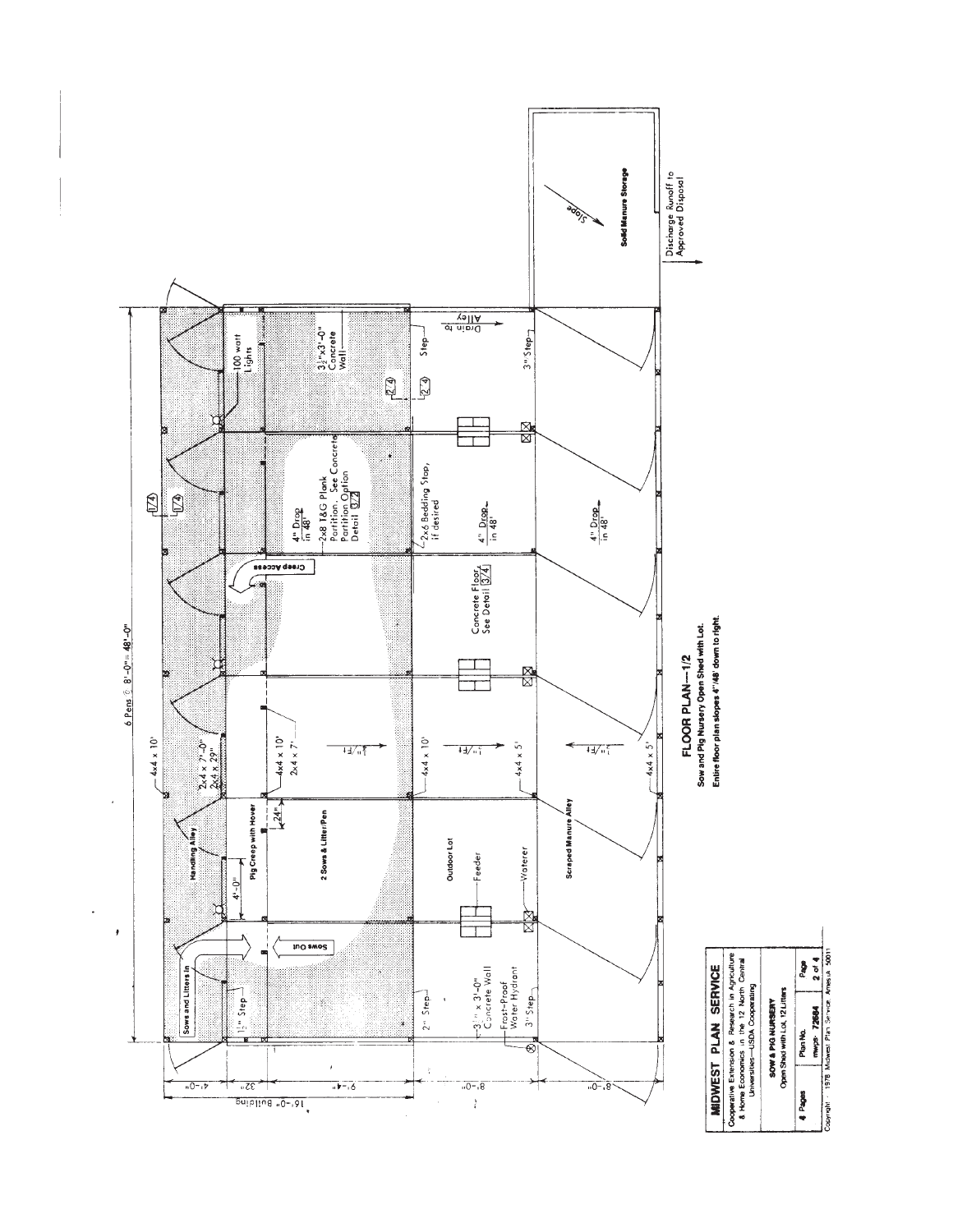